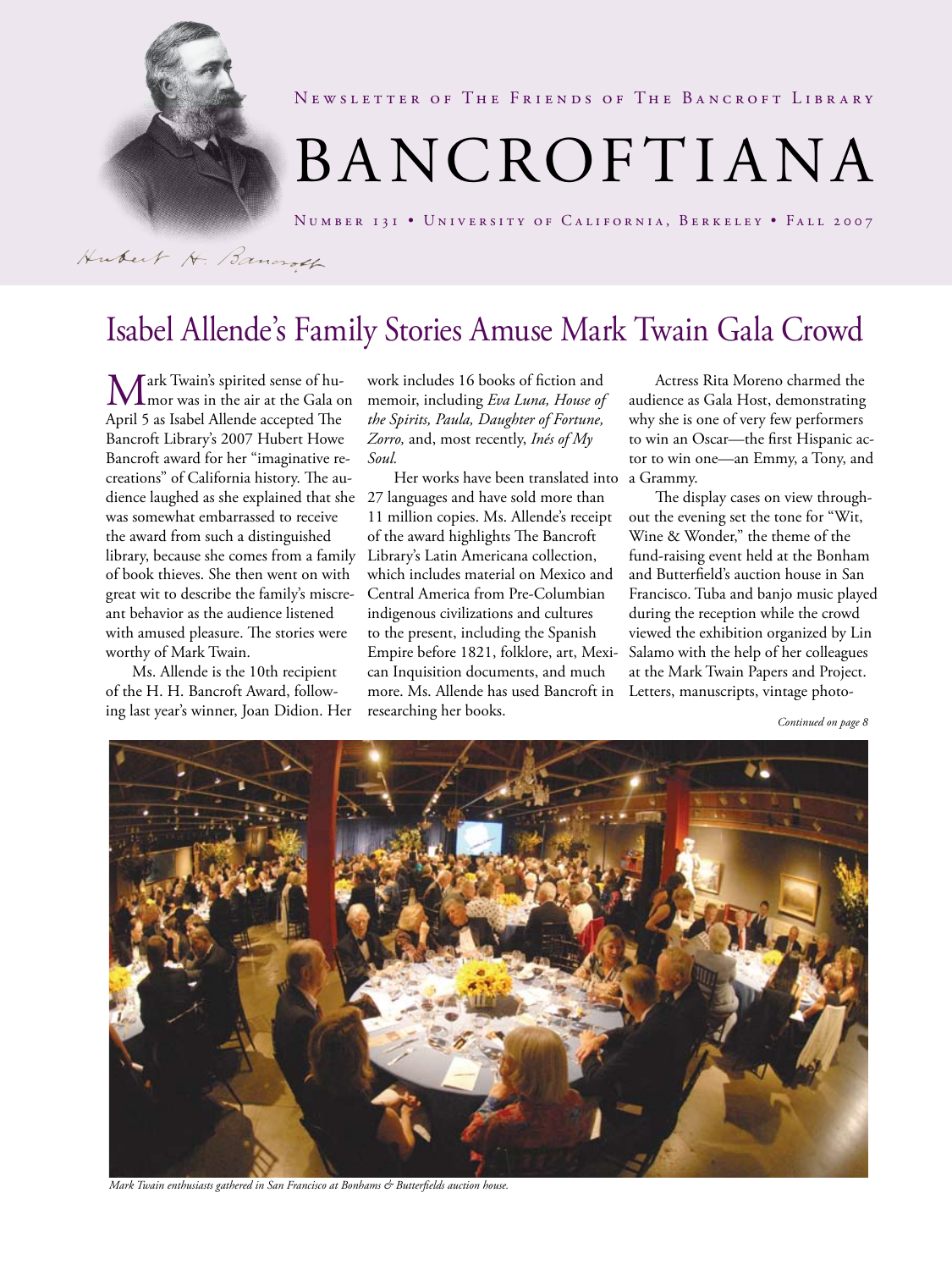

Yale's Chief Research Archivist Judith<br>Schiff tells a lovely story about the construction of the Sterling Memorial Library at Yale during the 1920s. Once, when the library was still in the planning phase, University Librarian Andrew Keogh, fearing that the magnificent new building would overshadow the collections, wryly proposed that the following motto be carved over the main entrance: "This is not the Yale Library. *That* is inside."

I was reminded of that anecdote because Bancroft staff have been planning our activities once we get back inside our magnificent new building in the Fall of 2008. In fact, we will start moving back in as soon as the building is finished, still scheduled for May 2008, a process that will take us at least three months. Bancroft staff under the leadership of Chief Cataloguer Randy Brandt and Archivist Alison Bridger are hard at work planning the integration of collections currently held in the Allston Way building, in the campus's Marchant building on San Pablo Avenue, and in two different locations in the Northern Regional Storage Facility in Richmond—a four-dimensional jigsaw puzzle and a logistics nightmare.

 But even as that planning is going on, we continue to concentrate on major initiatives funded primarily through extramural grants and donations:

The Andrew W. Mellon Foundation has provided a three-year grant for a complete survey of our backlog of 45,000 linear feet of unprocessed or partially processed archival collections. A team of four archivists will apply standard archival appraisal methodolo-

### *From the Director*

# "The Library is inside."

gies to each collection to determine its scope and content, identify preservation needs, and estimate the resources necessary to make each collection fully accessible to researchers. For the first time we will be able to set priorities for processing these collections on the basis of their October. Eventually this will offer everyphysical condition and importance for scholarship. We can also use this information to seek additional grant and donor funding for the processing of high-priority collections.

We have two separate National Endowment for the Humanities grants to allow us to stabilize and process our photographic collections. Much of one grant will go for the construction of cold storage units in the renovated building in order to keep sensitive photographic materials at the correct temperature and relative humidity. The rest of that grant and the entire second grant will allow us to make a start on the huge project of preserving and processing the 4.6 million prints and negatives in the photographic archive of the *San Francisco Examiner,* last year's major acquisition.

A National Historical Records and Publications Commission grant will support the processing of our Spanish Borderlands collections. These include the scholarly papers of former Bancroft director Herbert Bolton and two of his students, Abraham Nasatir and George Hammond, who, like his mentor, also served as Bancroft's director. All three of them dedicated their academic careers to a study of the border regions of Mexico and the southwestern portions of the U.S. under Spanish and Mexican rule until 1848. Their papers contain much unpublished material from Spanish and Mexican archives that complements Bancroft's extensive holdings of primary source materials collected by Hubert Howe Bancroft in the nineteenth century.

Bancroft's three research programs, the current object of our fund-raising

efforts in Phase II of the Centennial Campaign, also continue to work on significant projects. The Mark Twain Project, in collaboration with UC Press and the California Digital Library, is planning to launch the Mark Twain Project Online in thing that Mark Twain wrote, including his letters. The online materials will include not only the scholarly editions for which the project is justly famous but also facsimiles of all of the manuscripts on which those editions are based. The other major Mark Twain project is his Autobiography, much of which he sealed until 100 years after his death in 1910.

"Bancroft Recovers UC Acquisitions of Ancient Papyri" (p. 7), the article from Professor Donald Mastronarde, Director of the Center for the Tebtunis Papyri, recounts the recovery last summer of more papyri, including what is now the oldest piece in the collection.

Finally, the Regional Oral History Office is currently working on large-scale projects for the Rosie the Riveter World War II Home Front National Historical Park, the Port of Oakland, the U.S. Forest Service in California, and the evolution of Kaiser Permanente, the nation's first HMO (see p. 12). Upcoming but contingent on funding are similar large-scale oral history projects on the history of venture capital in the Bay Area, Silicon Valley, and real estate development. Few activities over the last 50 years have had a greater impact on the physical landscape of northern California or on the economy of the state and the nation.

In the meantime the members of the Centennial Campaign Committee, chaired by Mac Laetsch, will continue to seek endowment funding to ensure that Bancroft's wonderful staff has the resources it needs to carry out the work that goes on "inside the library."

> —Charles B. Faulhaber *The James D. Hart Director The Bancroft Library*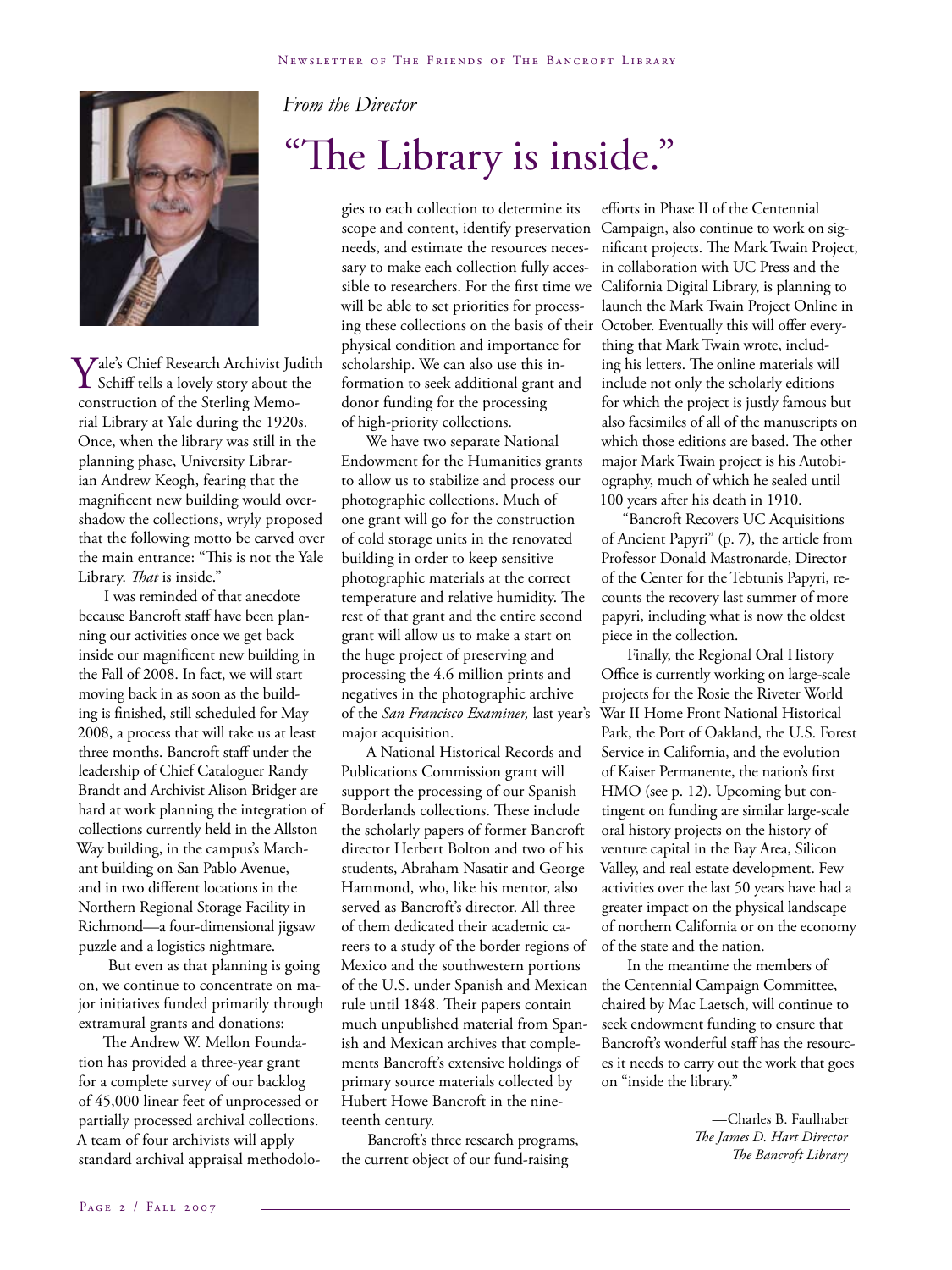# Friends Gather for Sixtieth Annual Meeting

The Friends of The Bancroft Library<br>
met on Saturday, May 5, 2007, at Adagia Restaurant in Berkeley for lunch and a business meeting to discuss successes of the past year and plans for the future.

Craig Walker, Chair of the Council, reported on the Friends' many accomplishments during 2006-2007, including the successful conclusion of the Campaign to Renew The Bancroft Library and the successful Mark Twain Wit, Wine & Wonder Gala, held in San Francisco in April (see pp. 8-9).

Three students received the Hill-Shumate Book Collecting Prizes for Undergraduates, created to encourage college students to build their own libraries. First prize went to Sudev Jay Sheth for his collection on northern Indian vocal and percussion music. Ashley Fiutko received second prize for her Egyptology collection. Third prize went to Christopher Montes for his collection on modern American military history.

Daphne Taylor-García received the Reese Fellowship Award, established by New Haven bookseller Bill Reese to encourage research on American bibliography and the history of the book in the Americas. Ms. Taylor-García, a doctoral candidate in Ethnic Studies at Cal, will study the relationship between printing, colonial expansion, and racial representation in the 16th century, using Bancroft's superb collections.

Following the business meeting, Professor William B. Taylor, the Muriel McKevitt Sonne Professor of Latin American History, presented a fascinating lecture, "Trouble with Miracles in The Bancroft Library: A Mexican Episode." The Bancroft Library holds the largest collection of original Mexican Inquisition manuscripts in the United States—135 dossiers of trials, investigations, and admin-



*Pieces from Bancroft's early Latin American collection intrigued Kyle Budenz, a Bancroft student assistant, and Friend Karen Steadman.* 

istrative issues, including some of the Inquisition's most significant cases.

Professor Taylor related the case of a young woman of prominent family in northern Mexico, gravely ill, who prayed for a miracle to save her life; she vowed that she would become a nun if God saved her. She did recover, but her family raised questions as to whether her recovery was in fact miraculous and, more importantly, whether she was of sound mind when she made her vow to enter the convent. In the end, the ecclesiastical authorities in Mexico City decided that a financial contribution to the Church would suffice to free her from the obligation.

Drawings and other illustrations accompanied the lecture, which gave the Friends a sense of the kinds of social, cultural, and institutional research that can be carried out in the enormous treasure of Bancroft's Inquisition papers.

> —Camilla Smith Editor, *Bancroftiana*

### FRIENDS COLLECT BANCROFT KEEPSAKES

Each year the Friends of The Bancroft Library publish a Keepsake of a unique item in Bancroft's collections, or a short study based on a given holding. These are rare items, handsomely printed, frequently the first published edition of a unique manuscript or rare document owned by the Library.

Members of the Friends of The Bancroft Library who currently donate \$250 or more per fiscal year receive these Keepsakes. The most recent Keepsakes have been beautifully designed and printed volumes, including Bancroft's centennial publication, *Exploring The Bancroft Library.*

Some titles of the publications over the years include *A Kid on the Comstock* (1968), *A Sailor's Sketch of the Sacramento Valley in 1842* (1971), *A Yosemite Camping Trip, 1889* (1990), *California Indian Characteristics & Centennial Mission to the Indians of Western Nevada and California* (1975), *Kipling in California* (1989), *Mark Twain, Press Critic* (2003), *Recollections of Old Times in California* (1974), *Songs of the Cowboys* (2001), and *The Diary of Captain Luis Antonio Argüello,* 1821 (1992).

Bancroft saves a few Keepsakes each year. Those who have missed these treasures, or wish to provide them for friends, can now purchase those that are still in print at the Bancroft Store. Simply go online to http://bancroft.berkeley. edu/friends/keepsakes.html to see which Keepsakes and other publications are available for purchase; or e-mail a request to bancstor@lists.berkeley.edu.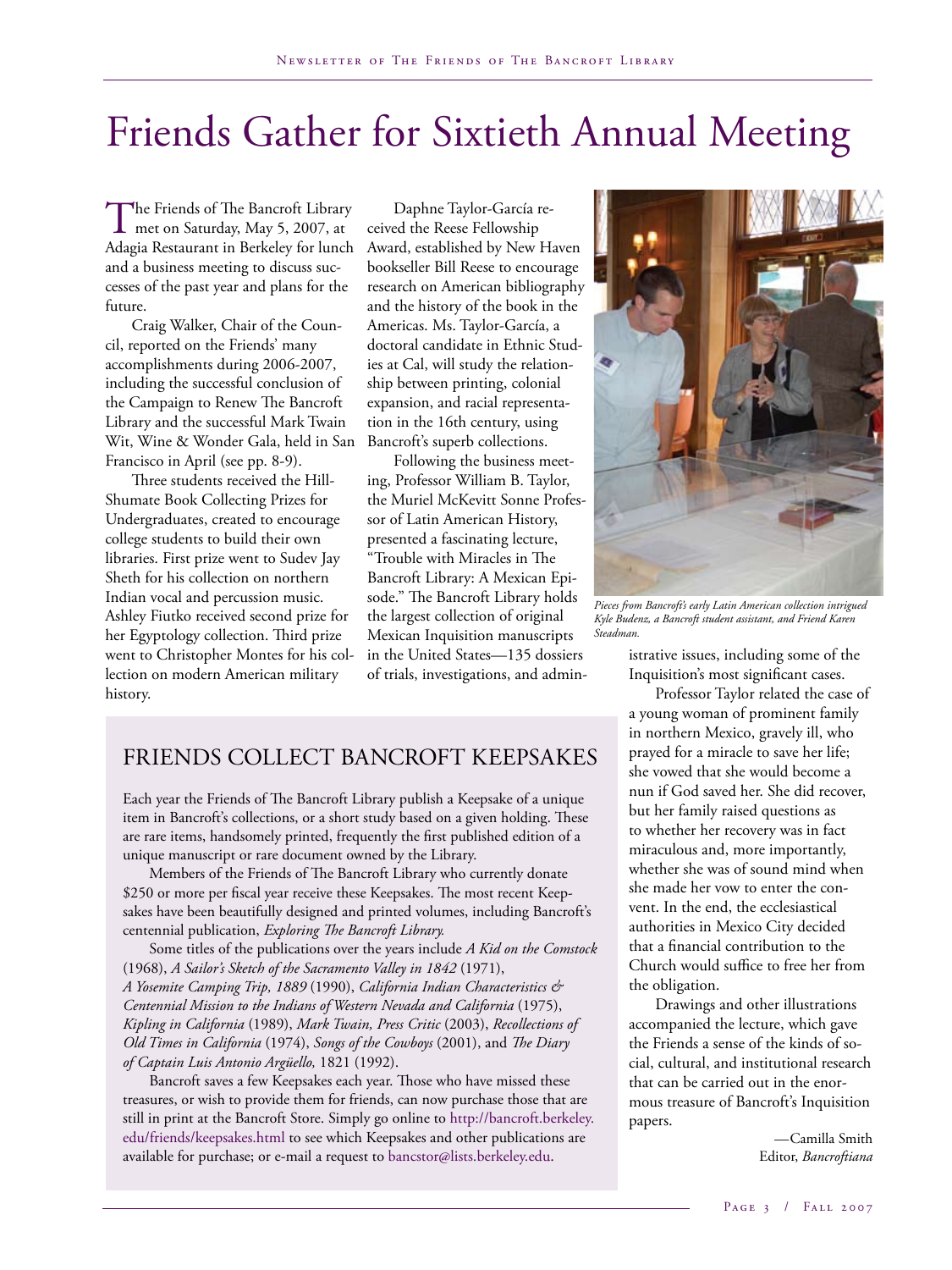## **The Arthur Brown Jr. Papers** *A Collaborative Success*

For years, the Arthur Brown Jr. papers and architectural records of Arthur Brown Jr., the architect of San Francisco's City Hall (and the Doe Annex, Bancroft's home) haunted the tiers of The Bancroft Library. The hundreds of rolls of drawings were in heavy demand by users for projects such as restoring San Francisco's Opera House after the 1989 Earthquake and the renovation of San Francisco's City Hall, a gem of the American Renaissance. Responding to a research request for them could bring fear to the pit of the stomach of the unfortunate staff member who had to handle it. Many of the drawings could be served, but it required a great deal of searching and uncovering on the part of staff to do so. The physical condition of the papers was poor, because the bulk of the drawings were stored in their original tubes and portfolios, just as they had come from Brown's office, his daughter's home, and his granddaughter's storage unit. After the last accession in 2002, the papers consisted of 35 unorganized cartons, approximately 600 tubes of

drawings, 100 oversized folders, 100 portfolios of folded drawings, 120 framed drawings, 2 cartons of glass negatives, and 1 folder of photographic prints.

To meet user demands and to preserve the collection first required the integration of all materials into a single collection and then their arrangement, rehousing, description, and preservation. At the time, Bancroft lacked the staff, space, and expertise for the project, but we knew we had to do something. David de Lorenzo, Associate Director of The Bancroft Library and Head of Technical Services, in collaboration with Waverly B. Lowell, Curator of Berkeley's Environmental Design Archives (EDA), wrote a proposal to the Getty Foundation, which, to the delight of all concerned, was funded in the spring of 2005.

Arthur Brown Jr. (1874-1957), with his business partner John Bakewell (1872-1963), formed the architectural firm of Bakewell & Brown. Together they designed a large number of significant California build-



*One of Brown's earliest commissions, Berkeley City Hall, was designed in 1908 and completed in 1909.*

ings: Berkeley City Hall (1908), Palace of Horticulture at the Panama-Pacific International Exposition (1915), San Francisco City Hall (1915), Green Library at Stanford University (1919), the Pacific Gas & Electric building in San Francisco (1925), Pasadena City Hall (1925), Temple Emanu-El in San Francisco (1925), and San Francisco Art Institute (1925). After the dissolution of Bakewell & Brown in 1927, Brown went on to practice as Arthur Brown Jr. & Associates, which designed The San Francisco War Memorial Opera House and Veteran's Building (1932), Department of Labor and Interstate Commerce Commission Building in Washington D.C. (1934), Coit Tower (1933), Hoover Institution at Stanford University (1941), and Sproul Hall and Doe Library Annex at the University of California, Berkeley (1949). Brown's career spans the waxing and waning of public and professional support for the Beaux-Arts style of architecture and the growing popularity of the Modern style.

In the summer of 2005, while Bancroft staff were engaged in the process of moving to temporary quarters while its permanent building, Doe Annex, was being seismically retrofitted, Bancroft contracted with the Environmental Design Archives to carry out the project work, given EDA staff's expertise in such works.

In July 2005 Dayna Holz and Betsy Frederick-Rothwell were hired to carry out the arrangement, description, and conservation of the papers and drawings under the direction of Waverly Lowell and with help from student assistants, as well as the involvement of Bancroft's Theresa Salazar, Curator of Western Americana, and Jane Rosario, Principal Processing Archivist.

When processing began, Dayna and Betsy determined that the papers were in poorer condition than they had been when originally surveyed. With limited funding for conservation, the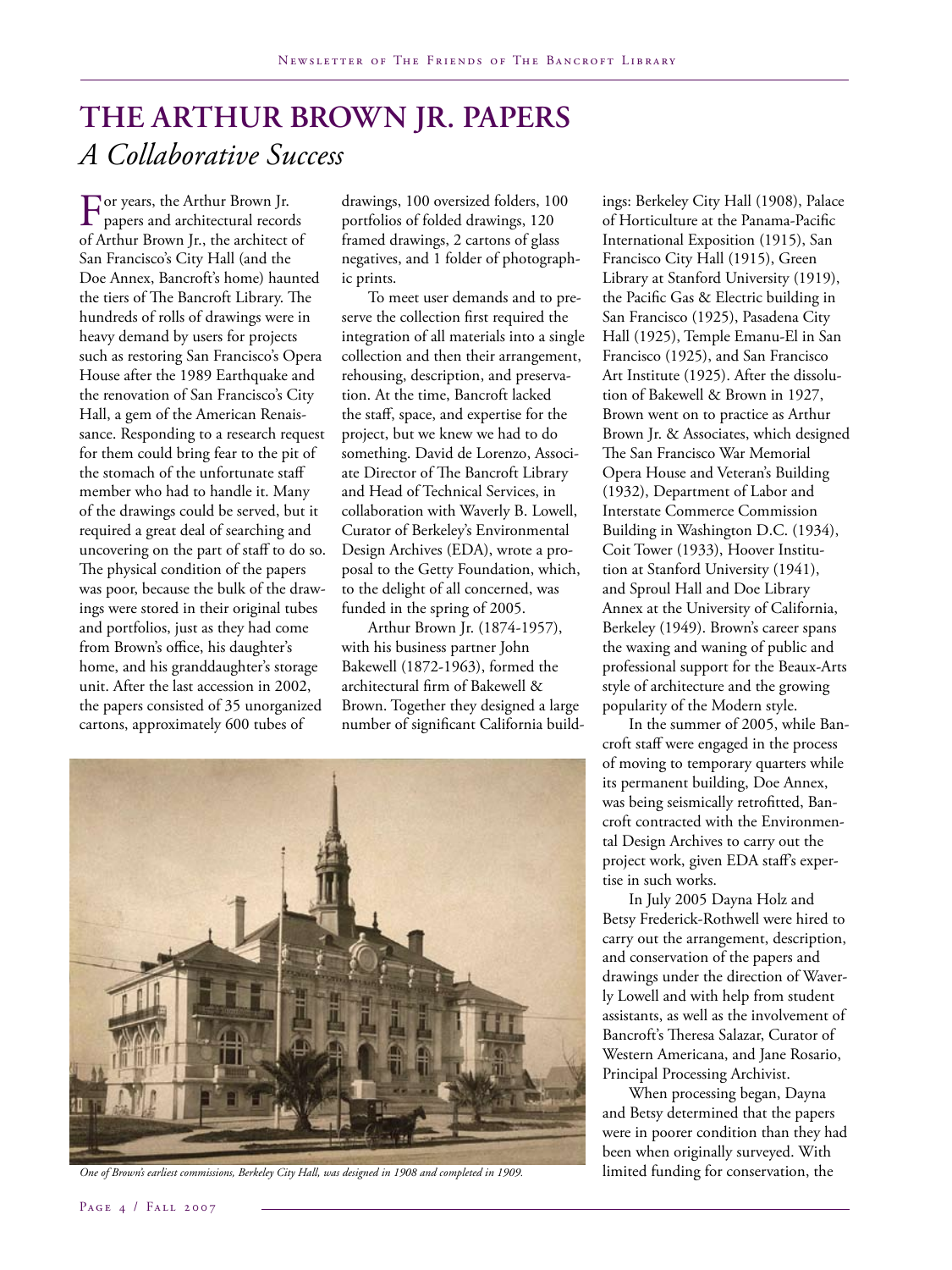

*Brown studied at the École des Beaux-Arts in Paris, and the elaborate San Francisco City Hall (1913-1915) is a fine example of Beaux-Arts Classicism.*

archivists decided that they and their student assistants would do the majority of the work. Project staff were trained by professional conservators in basic treatment techniques, such as wet-paste mending, adhesive removal using heat, removal of cardboard backing using a custom-made Teflon tool, removal of wax-based dry-mount with heat, and removal of water-based adhesive. With this training, the project staff carried out almost all basic conservation and preservation treatments necessary for ensuring the longevity of Brown's papers. One of the biggest challenges was unfolding, humidifying, flattening, and rolling the fragile full-scale detail drawings that often exceeded five feet in length.

As with many historical collections, documents created by Arthur Brown Jr. were dispersed to various organizations throughout his life and posthumously. Many of the early administrative and financial documents of Bakewell & Brown went with John Bakewell after the dissolution of the firm. Many drawings and other documents for large institutional projects were given to the original client by Arthur Brown's widow. Colleagues and employees retained other materials and then donated

them along with their own papers to other institutions. While this is a natural process for historical documents, such dispersal can be quite frustrating for researchers. One of the goals of the processing project was to gather together or establish the locations of as many of Brown's papers as possible.

The first collaboration came before the project began when Waverly Lowell encouraged the staff of The Architectural Drawing Collection at the University of California, Santa Barbara, to transfer the small Bakewell & Brown Collection to Bancroft. Additionally, although many of the Stanford University-related projects had been transferred to Stanford by Brown's family before the bulk of the collection came to Bancroft, some Stanford materials remained in Bancroft's collection and vice versa. Happily, the University Archivist at Stanford University, Margaret J. Kimball, agreed to exchange the Stanford drawings for Berkeley drawings, thus reuniting projects and reducing confusion and travel time for researchers.

Other collaborations took place within the Berkeley campus. Not only did the Environmental Design Archives project staff contribute knowledge and expertise to the processing of the Brown papers, but this arrangement also allowed them to compare related collections held at the Environmental Design Archives, and in some cases to reunite project records by transferring records from the EDA to Bancroft. The UC Berkeley Capital Projects office also collaborated to reproduce official plans for university buildings and transfer the originals to the University Archives.

Completed in June 2007, this collaborative project has been a great success. After The Bancroft Library returns to Doe Annex and is open to the public (in late 2008; check bancroft. berkeley.edu for information), the Arthur Brown Jr. papers will become accessible as they have never been before. The finding aids for the manuscripts and pictorial collections will be published on the Online Archive of California (www.oac.cdlib.org), and the tubes and framed items will no longer confound and daunt Bancroft staff and patrons.

—Jane Rosario, *Principal Archivist* with much assistance from Waverly Lowell, Betsy Frederick-Rothwell, and Dayna Holz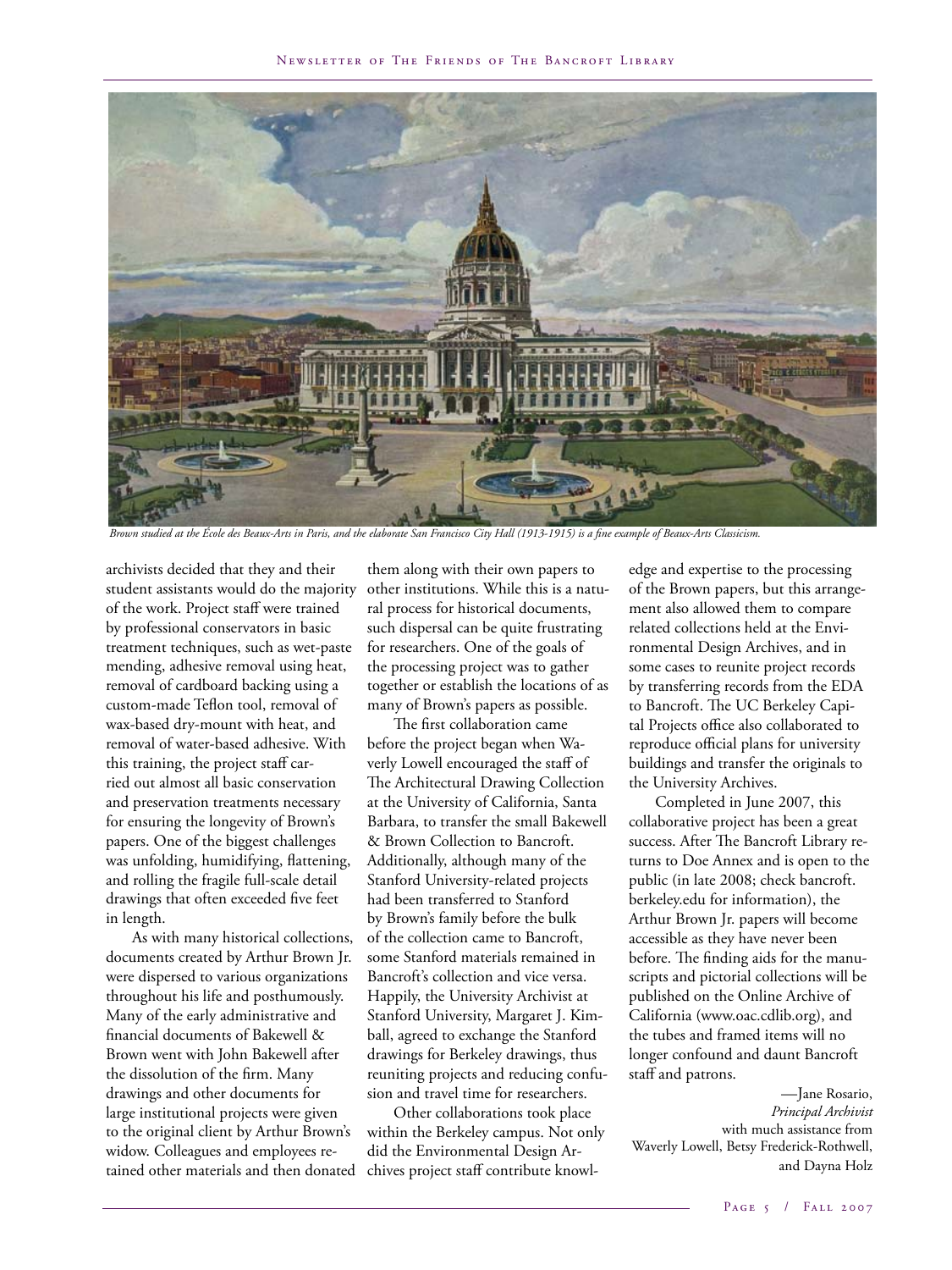# The Unidentified Man at the Beginning

 $\Gamma$ <sup>of</sup> Cal's public ceremonies were orchestrated by Garff Wilson, professor of Rhetoric. Whether he was welcoming a king, a pope, or even the Dalai Lama, Garff was, in his own words, always *The Unidentified Man on the Right.*

While Garff is fondly remembered, there is an even more important "Unidentified Man at the Beginning" whom few of us have ever heard of. In May 1910, Benjamin Ide Wheeler, the President of the University of California, speaking at the University's Charter Day ceremony in the Hearst Greek Theater, bestowed the LL.D. degree on the Reverend Doctor Samuel Hopkins Willey with these words:

Samuel Hopkins Willey, founder, prophet, seer, beholder. It has been given you to see the hilltop of vision transmuted into the mountain of fulfillment, and a dim-focused future dissolve upon the screen into a firm, clear present. The prayer you offered when the foundations of this commonwealth were laid found its largest answer through the institution you established. Your life is a bond between our beginning and our present, between your dream and its embodiment, between your prayer and its answer. Upon you, the foremost benefactor of California, first citizen of the state, I confer the degree of Doctor of Laws.

Wheeler's words of 1910, spoken to an audience described as well over 10,000 people, were well chosen and remarkably appropriate. Willey can be credited not only with the founding of today's University of California but also the founding of today's San Francisco public school system, Mills College, and The Hamlin School, the last being more of a revivification than a founding.

This year the Friends of The Bancroft Library will publish Samuel Hopkins Willey's long-forgotten *Personal Memoranda,* the engaging, well-written journal of his voyage to California in 1848-1849.

In 1877 or early 1878, Hubert Howe Bancroft asked Willey to write down his recollections of his coming to California. Willey not only had an excellent memory but also a diary written at the time of perhaps the most historically interesting part of that voyage. Bancroft acquired both of these documents and had the first, because of Willey's less-than-excellent handwriting, transcribed by one of his employees—as it turned out, not too accurately.



*From 1862 to 1869, Samuel Hopkins Willey headed the College of California at Berkeley, precursor of the University of California.*

With the exception of the footnoted use Bancroft made of the transcribed copy of the *Personal Memoranda* in writing his *History of California,* no subsequent published use of these fascinating documents has been discovered.

Willey tells in crisp detail the story of his learning of his commission to California by the American Homes Missionary Society, of his boarding the *S.S. Falcon* in New York City just two weeks later, of a brief, hot, and humid stop at Havana, of listening to the story by the "Discovery of Gold" messenger in New Orleans, of crossing the Isthmus of Panama by canoe and mule, and of traveling on the first voyage of the *S.S. California* to Monterey (during

which the ship was lost in a dense fog for several days and almost ran out of fuel).

It is the story of his voyage on the *S.S.California* that is described twice, first in the pages of his *Diary and Commonplace Book* in which he kept somewhat random notes for 50 years (1848-1908), and later (likely using the first as a memory jogger) in his *Personal Memoranda.*

While his voyage ended on February 23, 1849, upon his landing in Monterey, his *Personal Memoranda* continues until September 3, 1849, when he gave the opening prayer at the first session of the Constitutional Convention in Monterey's Colton Hall. Of his time in Monterey in the months after his arrival, he describes his meetings there with Walter Colton, Thomas Larkin, First Lieutenant William Tecumseh Sherman, Colonel Richard Barnes Mason (after whom Fort Mason is named), Captain Henry Wager Halleck (of, later Civil War fame, along with Sherman), and many, many more, including a fascinating woman, Doña Angustias de la Guerra y Noriega, the wife of Don Manuel Jimeno Casarín, and after his death, of Dr. James L. Ord, the brother of Major-General Edward C. Ord, after whom the Monterey Peninsula's Fort Ord is named.

When the members of the Friends of The Bancroft Library receive their copies of Willey's *Personal Memoranda,* they will discover included with it an informative introduction setting the stage and providing brief biographical sketches of the several dozen historical personages that Willey mentions and Willey's on-the-spot diary of his voyage from Panama City to Monterey. This never-before-published material is a powerful lens for looking into the story of the founding of our state told by the founder of the University of California.

> —Jim Spitze *The Friends of The Bancroft Library Publications Committee*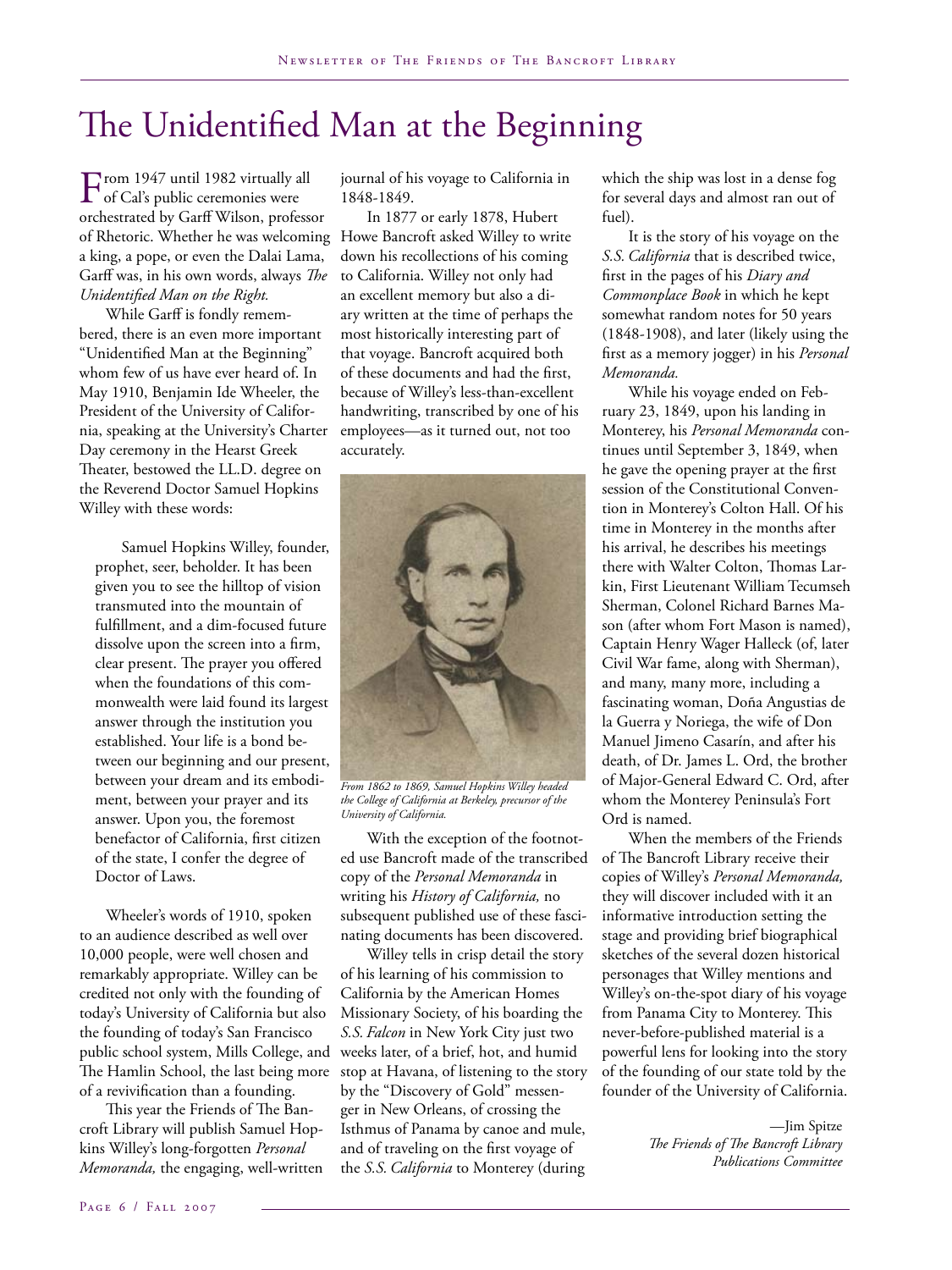# Bancroft Recovers UC Acquisitions of Ancient Papyri

 $\left(\frac{1}{2}\right)^{1/2}$  has UC benefactress Phoebe Apperson Hearst been a repeated recipient of posthumous thanks at Bancroft events more than 85 years after her death in 1919? The answer lies in the tangled history of the materials from Egypt she acquired for Berkeley's museums and libraries over 100 years ago.

Among her other gifts to the University, Mrs. Hearst founded study collections by underwriting archaeological and anthropological expeditions and acquisitions, including a papyrushunting excavation at Tebtunis in winter 1899-1900 and the Hearst Expedition at Naga ed Deir and other sites from 1901 to 1904. The written material from Egypt is now in the custody of The Bancroft Library, and since 2001 has been receiving intensive scholarly study and conservation through the Center for the Tebtunis Papyri (CTP).

Upon his arrival as Curator of Papyri and Assistant Professor of Classics, Dr. Todd Hickey delved into the history of the collection, and the work done by Hickey and the graduate student researchers he supervises revealed two major failures in the delivery of Mrs. Hearst's UC acquisitions.

The first failure came to light from research into the numbers penciled onto many Tebtunis pieces, each preceded by a capital T. Within the last 10 years scholars have realized that during their excavation the Oxford papyrologists Bernard P. Grenfell and Arthur S. Hunt reviewed their latest discoveries each evening, separated out promising pieces, and labeled these sequentially starting at T-1 (T for Tebtunis). The numbers were thus prima facie evidence that a piece came from the expedition financed by Mrs. Hearst, and not from any of the subsequent explorations at the site.

By sorting through thousands of pieces to locate those with T-numbers, and by following up on reports of T-numbers on pieces in collections elsewhere, we determined that several boxes of papyri still in Oxford should

have been sent to Berkeley in the 1930s and 1950s. With the cooperation of the Egypt Exploration Society and Professor Alan Bowman of the Oxford papyrus collection, three boxes containing about 1,000 pieces were carefully packed and shipped to Berkeley in 2005.

Research into the T-numbers continues, since it is apparent that the remaining gaps may reflect items still in Oxford or pieces incorrectly transferred to other owners. Reuniting the 2005 pieces with the rest of the collection both serves the needs of researchers, who now have related pieces in closer proximity, and fulfills the terms of Mrs. Hearst's original agreement.

Dr. Hickey came upon an even greater surprise when he found the evidence for a second failure of delivery. Yale Egyptologist Kelly Simpson had published from 1963 to 1986 four splendid volumes of *The Reisner Papyri,* presenting an important group of Egyptian Middle Kingdom accounts written in hieratic script regarding laborers pressed into service for royal projects. These papyri were at the Museum of Fine Arts in Boston. Correspondence in The Bancroft Library showed that George A. Reisner, a famous American archaeologist who spent more than 40 years excavating sites in Egypt, was under contract to Mrs. Hearst at the time these 4,000-year-old scrolls were discovered lying on top of a stone coffin.



*The Reisner Papyri scrolls were photographed lying on the coffin as discovered.*

Our archives also showed that UC faculty had tried both in 1924 and 1963 to arrange for the delivery of these valuable papyri. Renewed correspondence in 2003 did not produce any action, but in

spring 2006 I was able to visit the MFA personally and, with the cooperation of Lawrence Berman, MFA Curator of Ancient Egyptian, Nubian, and Near Eastern Art, to study and copy documents there about the history of the Reisner Papyri. This correspondence revealed the delays were because George Reisner was distracted by other projects and finds and because Hugo Ibscher, the famous papyrus conservator to whom he entrusted the Middle Kingdom rolls, was notoriously overextended.

The mounted plates from one roll were shipped to Boston in late 1937, but poor communication, the war, the deaths of Reisner in 1942 and of Ibscher in 1943 prevented any effective communication with UC. The remaining rolls were kept at Ibscher's house outside Berlin, hidden from the East German authorities after the war, and secretly moved to the American Sector of Berlin and stored "in the home of an old lady who owns a small stationery store not far from the R.R. station of Zehlendorf," as the story was later reconstructed when Yale professor Karl Pelzer met with Ibscher's son Rolf, also a conservator, to arrange for completion of conservation and shipment of the papyri to Boston.

By combining the information here with that in Boston, we could establish our claim to these papyri and so came to an agreement for the delivery of the Reisner Papyri and about 40 other Hearst Expedition papyri to Berkeley, where their arrival was celebrated in November 2006 with appropriate thanks to Mrs. Hearst.

We hope to be able to display some of the Reisner pieces and other treasures in the papyri collection in a display case in the renovated Library Annex when the papyri and CTP move back there in 2008.

For more on these two adventures in recovery, see http://tebtunis.berkeley. edu/new.html.

> —Donald Mastronarde *Director, Center for the Tebtunis Papyri*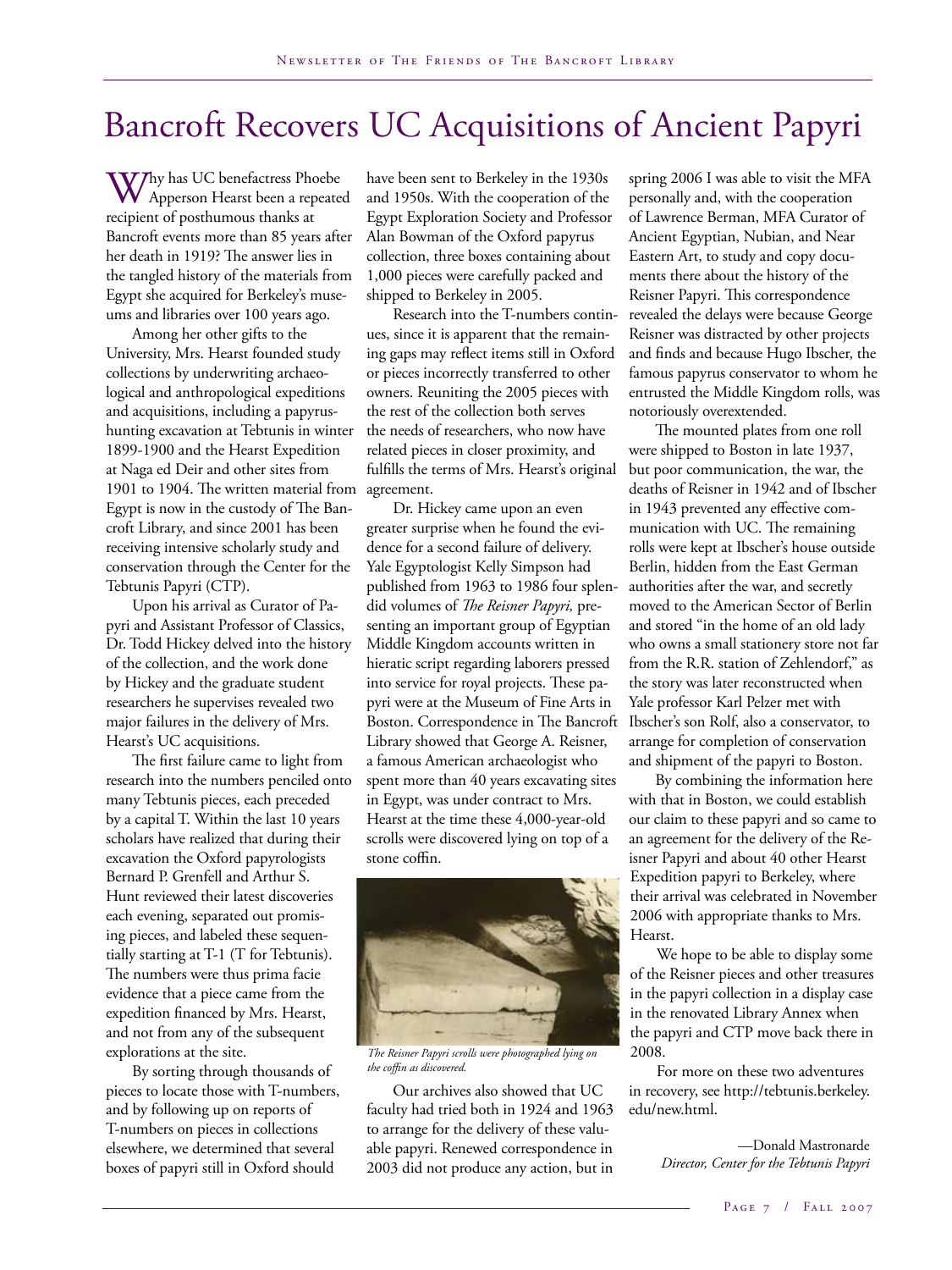

*Amy Tan joined Isabel Allende and her husband Gordon at the gala.*

#### *Continued from page 1*

graphs, and other artifacts demonstrated "Mark Twain at Play." His leisure pursuits, from amateur theatricals to yachting, were the subject of the exhibit. He loved music and song, cats and cigars, charades and games. As Salamo says, "[H]e was an enthusiastic inventor, an obsessive billiards player, a charismatic raconteur, a mischievous correspondent, and a sought-after luncheon and dinner guest."

The Bancroft Library's Mark Twain Papers and Project, the world's largest archive of original manuscripts and documents by and about Mark



Page 8 / spring 2006

Twain, houses virtually every document in Mark Twain's hand known to survive, as well as an ambitious scholarly publishing program.

A highlight of the evening was the game that Rita Moreno and Bob Hirst, General Editor of the Mark Twain Papers, played with the dinner guests, inviting them to guess whether or not Mark Twain really said some of the pithy quotes attributed to him. First on the list was everybody's favorite, "The coldest winter I ever spent was a summer in San Francisco." Unfortunately, Twain apparently never said that about San Francisco, but rather made the statement about a summer in Paris!

The broad appeal of Mark Twain brought people together from many walks of life. Guests included notable authors (Amy Tan), historians (Kevin Starr), Nobel Prize winners (physicists Charles Townes and George Smoot, economist Daniel McFadden), University administrators (Chancellor Robert Birgeneau and UC President Robert Dynes), along with members of the Friends of



*Bob Hirst pointed out amusing Mark Twain artifacts on display.*



*Cal Chancellor Robert Birgeneau welcomed the crowd. Gala chair Camilla Smith thanked Rita Moreno for hosting the event.*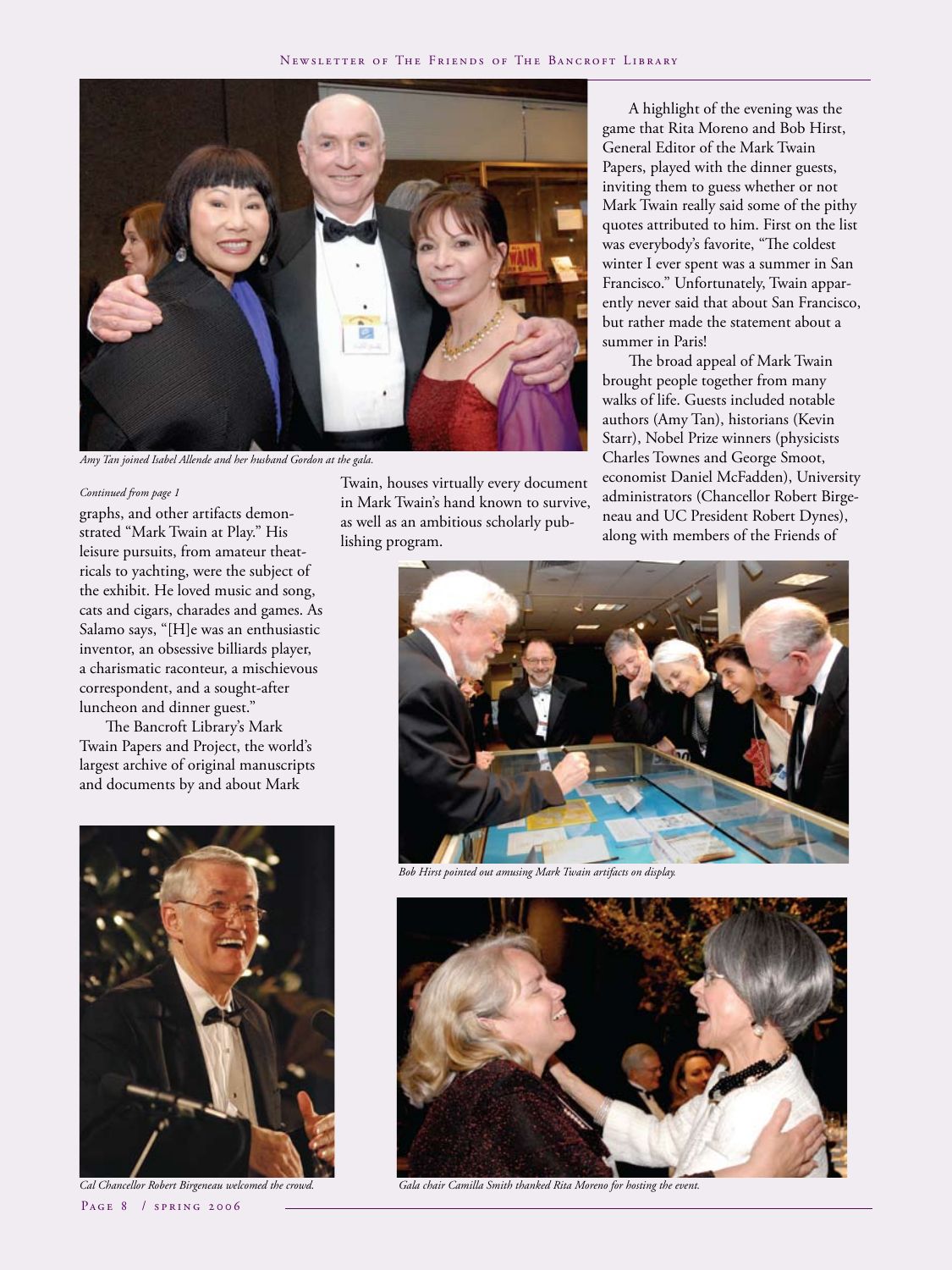

*Gala chair George Smith discussed Mark Twain with Jim Flack.*



*Jim Bancroft shares a light moment with Jim Brennan.* 

The Bancroft Library and the Mark Twain Luncheon Club.

The gala evening was successful in raising over \$150,000, which was matched by a grant to the Mark Twain Project from the National Endowment for the Humanities, for a grand total of more than \$300,000. Chair Beverly Maytag and the other members of the Gala Committee deserve heartiest congratulations

> —Camilla Smith Editor, *Bancroftiana*



*Rita Moreno perused the program with Isabel Allende.*



*Friendly competition reigned as bidders vied for auction items.*



*Michael and Leslie Krasny joined John De Luca and UC President Robert Dynes in congratulating Isabel Allende.*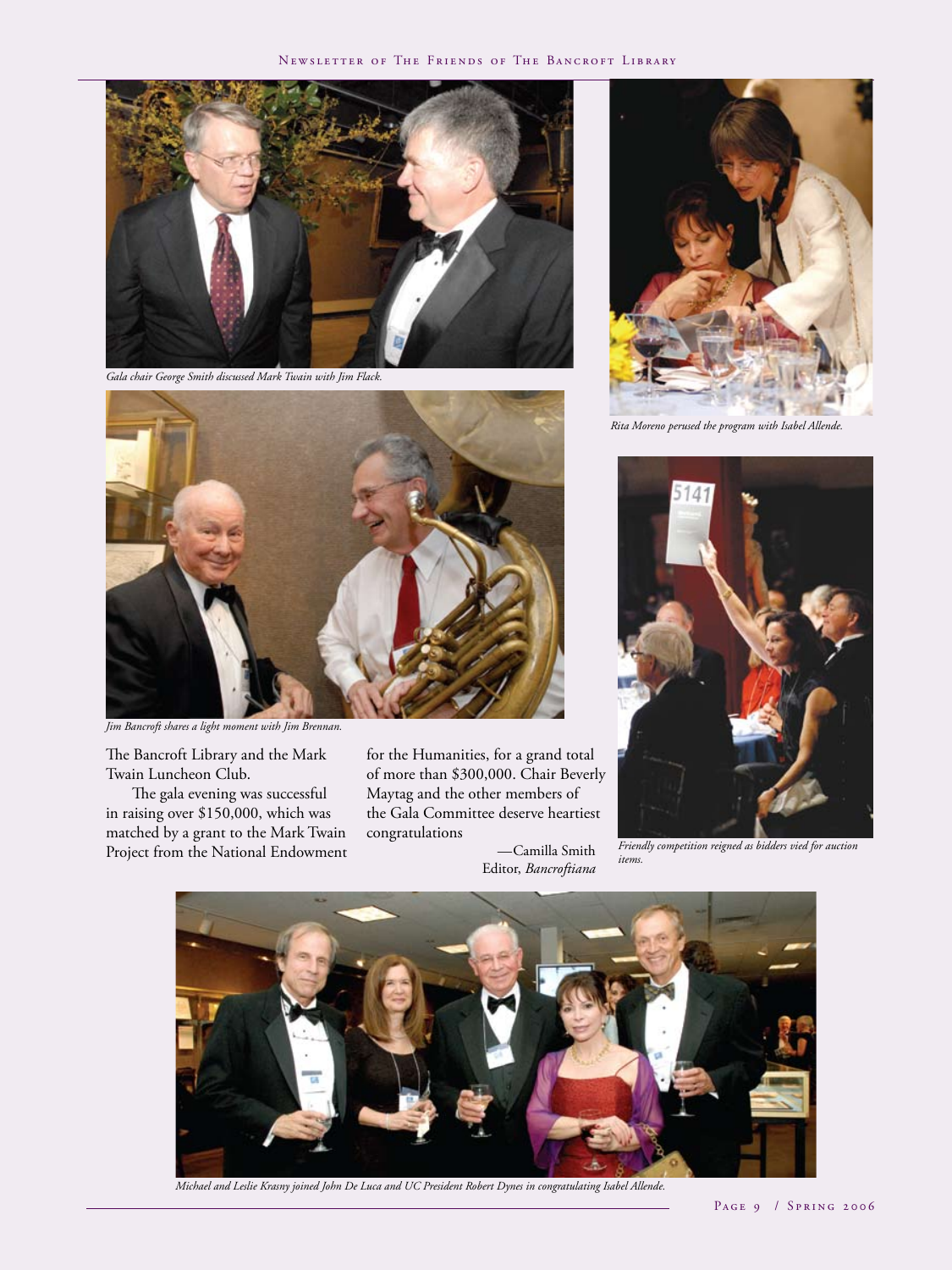## *An Excerpt from Isabel Allende's Acceptance Speech*

I grew up in the house of my grandfather, with several crazy uncles. One of them, Uncle Pablo, always wore, even in summer, a heavy black coat with big pockets to hide the books he stole in his friends' houses, bookstores, and libraries. He taught me at an early age that books belonged to humanity in general and to him in particular. He was a collector. Like Bancroft, he collected anything that was printed on paper: books, maps, old photographs, letters, journals, travel logs. His stuff was all over the house. In his bedroom the walls were covered with bookshelves and the only furniture was a soldier's cot in the middle illuminated by a light bulb hanging from the ceil-

ing, where he slept and read. One night, during one of those famous Chilean earthquakes, we heard a terrible noise, as if a train was loose in the house. We ran to Uncle Pablo's bedroom, where the noise came from. The bookshelves had collapsed on top of the bed, burying my uncle under a mountain of volumes. We dug into the cloud of dust and pulled out books desperately until we managed to rescue him bruised but alive. "It would have been an elegant literary death…" was all he said when he was able to speak.

### What Mark Twain Said

*"[The Bible] is full of interest. It has noble poetry in it; and some clever fables; and some blood-drenched history; and some good morals; and a wealth of obscenity; and upwards of a thousand lies."* 

*"Of all God's creatures there is only one that cannot be made the slave of the lash. That one is the cat. If man could be crossed with a cat it would improve man, but it would deteriorate the cat."* 

*"When I reflect upon the number of disagreeable people who I know have gone to a better world, I am moved to lead a different life."* 

*"Courage is resistance to fear, mastery of fear not absence of fear, except a creature be part coward it is not a compliment to say it is brave; it is merely a loose misapplication of the word. Consider the flea: incomparably the bravest of all the creatures of God, if ignorance of fear were courage."* 

*"If you pick up a starving dog and make him prosperous, he will not bite you. This is the principal difference between a dog and a man."* 



Page 10 / Fall 2007 *Rita Moreno and Bob Hirst quizzed the audience about Mark Twain quotes.*

*"In Boston they ask, How much does he know? in New York, How much is he worth? in Philadelphia, Who were his parents?"* 

*Charles Faulhaber delighted Isabel Allende with the Hubert Howe Bancroft Award.*

*"It takes your enemy and your friend, working together, to hurt you to the heart; the one to slander you and the other to get the news to you."* 

*"Biographies are but the clothes and buttons of the man the biography of the man himself cannot be written."* 

*"In certain trying circumstances, urgent circumstances, desperate circumstances, profanity furnishes a relief denied even to prayer."* 

*"Reader, suppose you were an idiot. And suppose you were a member of Congress. But I repeat myself."* 

*"He [Adam] invented sin he was the author of sin and I wish he had taken out an international copyright on it."* 

*"Heaven goes by favor; if it went by merit you would stay out and your dog would go in."* 

*"The trouble ain't that there is too many fools, but that the lightning ain't distributed right."*

*"On the whole it is better to deserve honors and not have them than to have them and not deserve them."* 

*"Only one thing is impossible for god; to find any sense in any copyright law on the planet."*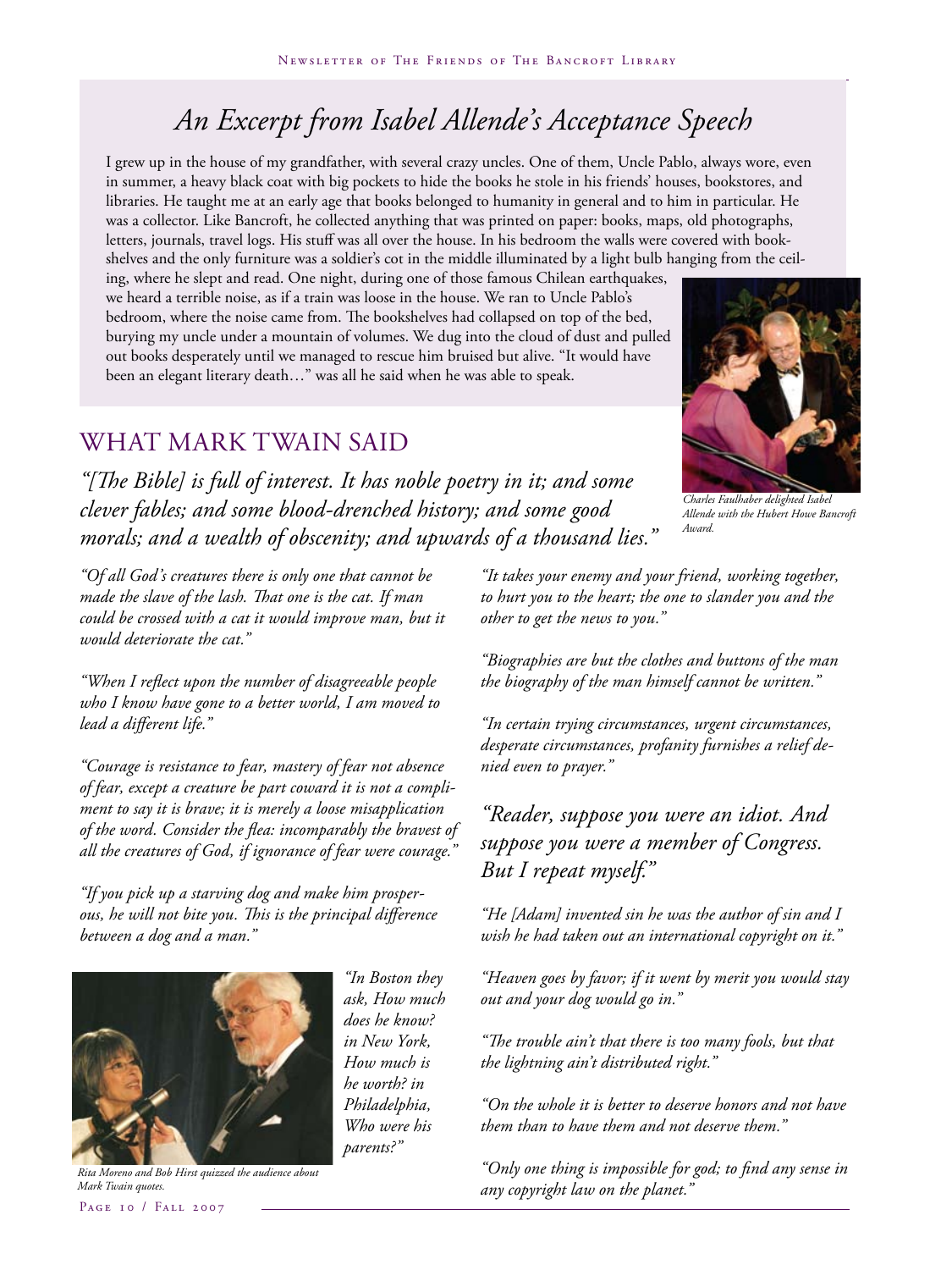# *Sloan Foundation Funds Digitization of Bancroft Special Collections* Providing Open Access to "The World's Most Important Recorded Knowledge"

In December 2006 The Bancroft<br>Library was awarded funding three Library was awarded funding through the Open Content Alliance to digitize historic California materials from its collections. The effort is part of a multi-institutional project generously funded by the Alfred P. Sloan Foundation. The goal of the million-dollar grant is to "foster the building, acceptance and implementation of universal, open access to the world's most important recorded knowledge." The other project partners include the Internet Archive, the Boston Public Library, the Research Library at the Getty Research Institute, and Johns Hopkins University Libraries. The resulting digitized materials will be available through the Internet Archive as part of the Open Content Alliance.

The Open Content Alliance (OCA) is a partnership between the Internet Archive, Yahoo, and Microsoft. The OCA is seeking to digitize public domain (pre-1923) publications and make them ". . . available to all pursuant to OCA principles, meaning that they will be freely viewable, downloadable, shareable, printable, indexable and navigable by any individual or entity."

The project was envisioned by Internet Archive Founder and Digital Librarian Brewster Kahle, who has been the driving force behind the OCA. Kahle, be scanned by the Internet Archive, a long-time friend and advocate of The Bancroft Library, is pleased to have the Bancroft involved in the project, "The Internet Archive has been thrilled to work with the Bancroft team and the collection, both of which are top of the field. We have enjoyed working with the thousands of beautiful books that Bancroft is interested in bringing to the public. We look forward to helping bring more books, periodicals, and one-of-akind materials to a world wide audience through the Internet."

The first items to be scanned will be volumes cataloged as part of the Zamorano 80, eighty significant books relating to the history of California dating from the colonial period to the early 20th cen-

tury, originally selected by the Zamorano Club, a group of Los Angeles bibliophiles, as the cornerstone of any serious collection of California history. The titles include rare imprints and more readily available volumes, but all are considered key documents on topics related to California history and literature.

Bancroft is also digitizing early California serials, such as the *Overland Monthly* and the *Argonaut,* the Archives of California, and Bancroft Dictations. The Archives of California include descriptions and transcriptions of early California documents that formed part of the Spanish and Mexican archives for Alta California that were housed in the San Francisco City Hall; the originals were lost in the 1906 San Francisco earthquake and fire.

The Bancroft Dictations comprise narratives from important early residents of California and the West that were recorded by H.H. Bancroft and his assistants. These include personal narratives from pioneers, political leaders, and individuals who experienced events in California in the 19th century. The dictations also include dictations from Californios, or Mexican Californians, 12 of which were taken from women.

The Bancroft Library materials will which has been actively involved in mass digitization and book-scanning research and development since 2003. They have developed book-scanning workstations called "scribes" that gently and efficiently

capture images and full text of each book scanned.

The Internet Archive currently has 11 scribe stations in operation at the Northern Regional Library Facility in Richmond. The Bancroft materials will be digitized under specialized working conditions and will be added to the



*The Internet Archive Scribe Scanner is one of eleven stations at the Richmond facility.*

regular books being scanned from UC library collections both in Northern and Southern California.

The digitized materials from Bancroft will be available through the Internet Archive's "American Libraries" website (http://www.archive.org/details/americana) and will be linked to Bancroft library catalog records. The digital files will be submitted to the California Digital Library Digital Preservation Repository for long-term preservation and access.

In keeping with our mission of gathering and disseminating historical information, The Bancroft Library is pleased to be participating in the Open Content Alliance project and sharing in their commitment to universal access. With the generous funding from the Sloan Foundation, the Bancroft's important historic collections, seen here in the original Bancroft reading room in the 1880s, will be made even more openly accessible to the world than they have been in the past.

> —Mary W. Elings *Archivist for Digital Collections The Bancroft Library*



*The Bancroft building was located at 721 Market Street, San Francisco, before it moved to Berkeley in 1906.*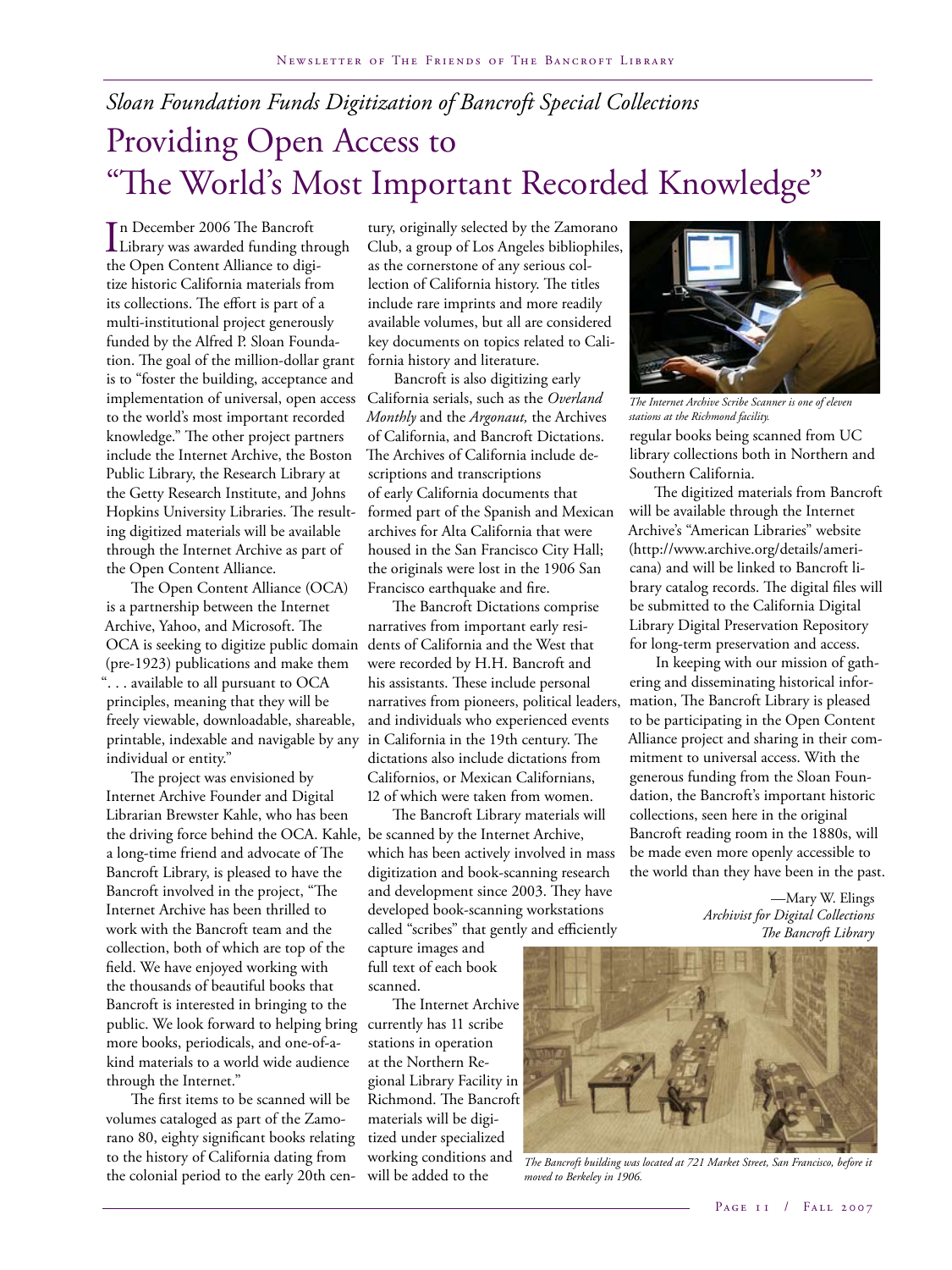# *Regional Oral History Office* The Kaiser Permanente Project

While medicine is most surely a science, the delivery of medical care is often thought of, and indeed practiced as, an art. After all, traditionally it has not been the science of clinical trials and up-to-date research that guides the hand and sways the mind of the physician in the examining room; rather, it has been the influence of tradition and the accumulation of individual experience, even intuition, that drives what happens between primary care provider and patient. Since the 1970s, however, the so-called art of medical care has been placed under much scrutiny and has received much criticism from physicians seeking to deliver it based upon research and evidence-based guidelines rather than just personal experience or the authority of tradition. Nowhere has this movement toward evidence-based medicine been more important than in the nation's largest nonprofit HMO, Kaiser Permanente.

The study of this movement towards evidence-based medicine forms one of the core themes of a new series of interviews currently underway at Bancroft's Regional Oral History Office (ROHO). The anticipated five-year project—we've just completed year one—looks at the history of Kaiser Permanente, and U.S. medical care overall, since 1970. We expect to conduct interviews with about 75 doctors, nurses, health plan leaders, researchers, and other experts for a total of at least 350 hours of recordings. Interviews in each of the five years will focus on a specific theme. In the first year we examined "evidence-based medicine," or EBM. This year, year two, we are exploring the meaning of "core values" within the organization. And in years three through five we'll look at "diversity/culturally competent care," "government relations," and "medical economics." This substantial collection will augment ROHO's already important series of 22 interviews conducted in the 1980s and 1990s with Kaiser Permanente's founding generation.

One of the ways in which we explored the role of EBM at Kaiser Permanente was to look at the impact

of new technologies on health care delivery and information systems. Kaiser Permanente was a great place in which to study this impact because leaders within the organization tested the feasibility of using computers for medical record keeping as early as the 1950s (in contrast, even today most hospitals, let alone independent doctors, do not have robust electronic medical records; they continue to rely upon paper charts).

Dr. Morris Collen, who was interviewed both for the founders series in the 1980s and for the new series on EBM, recalled that innovation was driven by need. After reading that the U.S. Public Health Service recommended periodic health examinations and under pressure from the legendary Harry Bridges to provide them to members of the International Longshore and Warehouse Union, top Kaiser Permanente doctor Sidney Garfield asked Dr. Collen to establish a logical procedure for conducting health checkups for thousands of health plan members. Not much pressure was needed, however, since the notion of health checkups included with health plan membership fit neatly within Kaiser Permanente's model of care: prepaid group practice. In contrast to traditional fee-for-service practice in which the physician is rewarded when patients get



*Evidence-based medicine encouraged the use of new technologies for health care delivery and information storage.*

sick as they remit fees for procedures, tests, and so forth, the idea of prepayment reversed the equation, rewarding the doctor instead for keeping his patients healthy and out of the hospital.

Still, the prospect of scheduling and providing regular health checkups was a daunting one. And if physicians alone were to conduct them and screen test results individually, it would have been prohibitively expen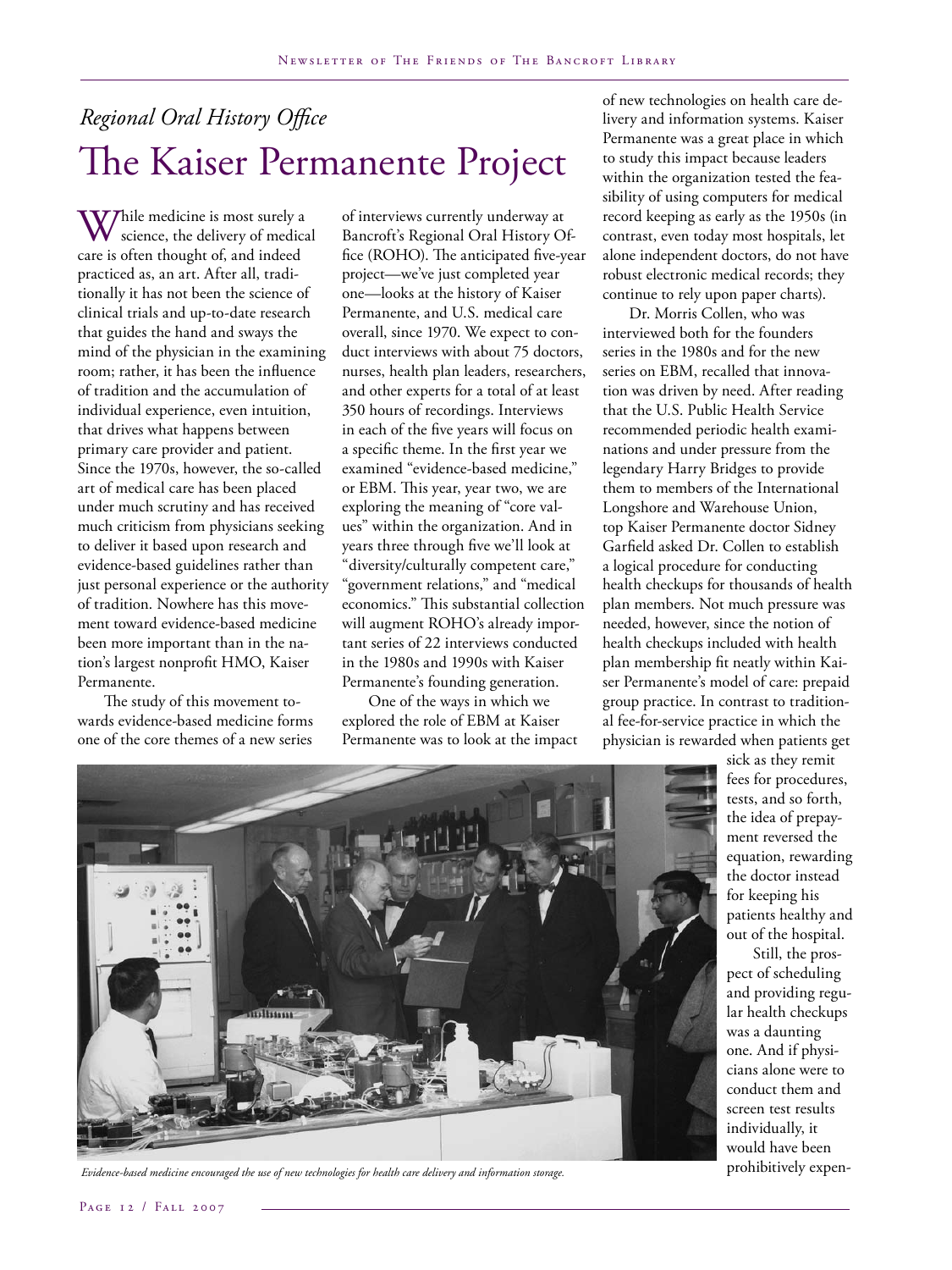sive too. Searching for a solution to the problem of soaring costs, Dr. Garfield sent Dr. Collen to what he described as "the first international meeting on medical electronics" in 1958. The latter became a quick convert to the rational use of computers in a medical setting and soon contracted with a New York technology company to build an automated chemical analysis machine to test blood samples and then generate the data on punch cards—in essence, creating some of the first electronic medical records. The data was then automatically cross-referenced with early clinical guidelines; and the test administrator would schedule additional tests if needed or would retain the data as part of the patient's medical record if the patient appeared healthy.

These records, interviewees have told us, now form the basis of a vast medical database upon which hundreds of studies have been published and on which many clinical guidelines have been established. Still, the quarry of a fully functional and easily accessible electronic medical record, dynamically linked to care guidelines and drug formularies, has remained elusive to Dr. Collen and many of his successors. Serious attempts were made in the late 60s and early 70s, but the technology failed and funding dried up. It was especially interesting, then, to conduct interviews on this topic in 2005 and 2006, just as Kaiser Permanente HealthConnect, their first electronic medical record system, was in the process of being rolled out. Time will tell if HealthConnect succeeds and is adopted by other providers. The interviews that are part of the new series of Kaiser Permanente, however, reveal the challenges of the past that might just help guide the hands of those working in the present.

The Kaiser Permanente Oral History Project webpage, which includes transcripts to the interviews on evidence-based medicine, can be found at: http://bancroft.berkeley.edu/ROHO/ projects/kaiser/index2.html

> —Martin Meeker *Academic Specialist*

# Bancroft *Testimonios:* Californio Perspectives on Life in 19th Century California

In the 1870s, 80 people<br>of Mexican ancestry who n the 1870s, 80 people had lived in California before the Gold Rush were interviewed by the staff of Hubert Howe Bancroft. The written transcripts of the interviews amount to over 5,000 handwritten pages and they are now among the most precious gems of the collection of The Bancroft Library, an extremely important set of historical and literary documents. As historical sources, these first-hand accounts of life offer an unparalleled view of Hispanic life in California before the US conquest. As literary texts, these documents can be termed *testimonios,* which are in the words of one scholar "mediated narratives by a subaltern person interviewed by an outsider." They offer vivid examples of a subjugated people attempting to reclaim their historical voice

in a time and place that was increasingly inhospitable to their culture, heritage, and experiences.

Two decades after California became a state in the American union, San Francisco bookseller Hubert Howe Bancroft decided to compose a large multivolume history of California. To his credit, Bancroft realized that the experience of California before the American conquest had to be an integral part of this total history. As a way of including this perspective in his work, Bancroft decided to try to collect as many surviving textual documents and first-hand reminiscences from the residents of pre-United States California as he could.





Early California through the Eyes of Women, 1815-1848

*A collection of* Testimonios *from Bancroft was recently published by Heyday Books.* 

> Bancroft realized that Mariano Guadalupe Vallejo, the last military commander of Alta California, would be a pivotal figure in this endeavor. After the conquest, Vallejo had collected a large quantity of documents and had begun to write a history of Alta California. His unfinished manuscript and notes, however, were destroyed by a large fire that consumed his house in Sonoma in 1867.

In 1874, one of Bancroft's staff members, Enrique Cerruti, persuaded Vallejo to cooperate. Vallejo donated a considerable number of documents to Bancroft and also gave Cerruti an extensive interview. Largely on the strength of Vallejo's reputation, Cerruti was then *Continued on page 14*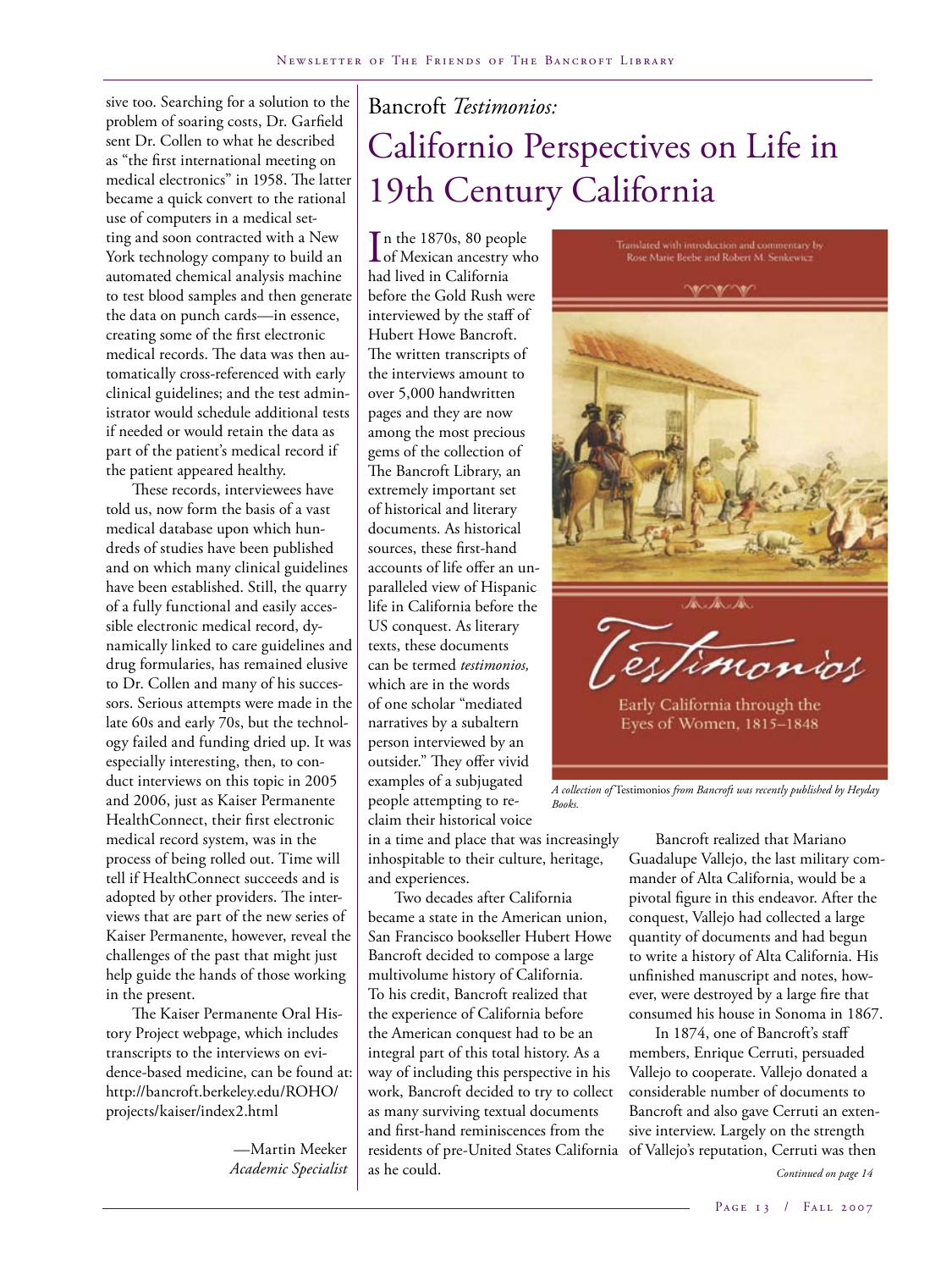able to conduct interviews with 17 additional *Californios.* Four other Bancroft out many aspects of popular culture. staff members, Emilio Piña, Rosendo V. Corona, Vicente Perfecto Gómez, and Thomas Savage, participated in this textual recovery and interview project. Piña conducted six interviews; Corona, two; and Gómez, ten. Savage, who became the principal agent in this project, conducted or supervised a total of 50 interviews.

The interviews sometimes contained information about California that was not readily available from other sources. For instance, Lorenzo Asisara told Savage a story that he had heard from his own father about the way in which the Indians at Mission Santa Cruz had killed the resident priest. Apolinaria Lorenzana and Eulalia Pérez offered intimate glimpses into the daily life of both the indigenous and Hispanic population of the missions and gave many details that never made it into the official ecclesiastical reports.

The interviews also contain a considerable amount of information about domestic life at the *ranchos,* which dominated the California economy from the 1830s until the American conquest. For example, José del Carmen Lugo described the daily schedule of *rancho* life in great detail, while Antonio Coronel gave a full account of social and gender roles on the *ranchos* and in the *pueblos.*

The interviews also sketched Mariano Guadalupe Vallejo recounted a series of *décimas* (Spanish poems with 10-line stanzas) that were current when he was growing up. Eulalia Pérez recited the songs and music to which she had danced in her younger days. Inocente García recalled some popular songs that had been composed in the wake of the Bouchard invasion in 1818. Guillermo Zúñiga remembered some verses that had been composed about the Chumash Indian revolt of 1824. Juana Machado described how the *Pastorela* nativity play was celebrated in San Diego.

The interviews, however, were not only about the past. The *testimonios* reveal quite clearly that many members of the community were acutely aware that their own culture and experiences were routinely denigrated by the Americans who had taken over their country in 1848. Teresa de la Guerra vigorously insisted the Alta California was "civilized" well before the Anglo-Americans arrived. Vallejo at times tempered his criticism of the Americans with humor. He said that the newcomers had very little knowledge of Spanish and little inclination to learn it. In their ignorance they would simply take a Spanish place name and put the word "San" in front of it. He quipped that he expected soon

to hear some American refer to a wellknown mountain in the East Bay region of San Francisco as "San Diablo!"

For others, the criticism was more personal. Rosalía Vallejo, Mariano Guadalupe's sister, poured out her bitterness at the treatment her brothers and husband had received at the hands of the Bear Flag insurgents who imprisoned them for two months at Sutter's Fort in 1846. Josefa Carrillo, like many land owners, found herself faced with a new and unfamiliar legal system, an 1851 federal law that imposed heavy burdens on those who sought to prove the validity of their land titles, and a host of squatters staking out their own claims on her property. She was forced to mortgage some of her land to pay legal fees to try to retain the rest of it. In her interview, she was extremely resentful that she lived in a town, Healdsburg, that was named for a man whose relatives had been able to buy a part of her *rancho* very cheaply at an auction.

These remarkable *testimonios* are important for the alternative perspective they offer on the social development of California and the entire U.S. Southwest. For instance, the Indian voice represented in some of these *testimonios* is much more direct than the voice that too often has to be teased out of political or ecclesiastical documents. The women's *testimonios* are also highly significant because they offer a different view of public life from that encountered in many historical narratives. The California that emerges from all these *testimonios* was a complicated place in which the familial normally intersected with the political and in which the public sphere creatively interacted with the private sphere to create a different and more humane society than the one the Americans brought. In these interviews we genuinely encounter history "from the bottom up."

> —Rose Marie Beebe *Professor of Spanish Literature Santa Clara University*

> > —Robert M. Senkewicz *Professor of History Santa Clara University*



*General M.G. Vallejo helped reconstruct from memory the groundplans of the destroyed missions of Santa Cruz, La Purisima, San Rafael, and San Francisco Solano.*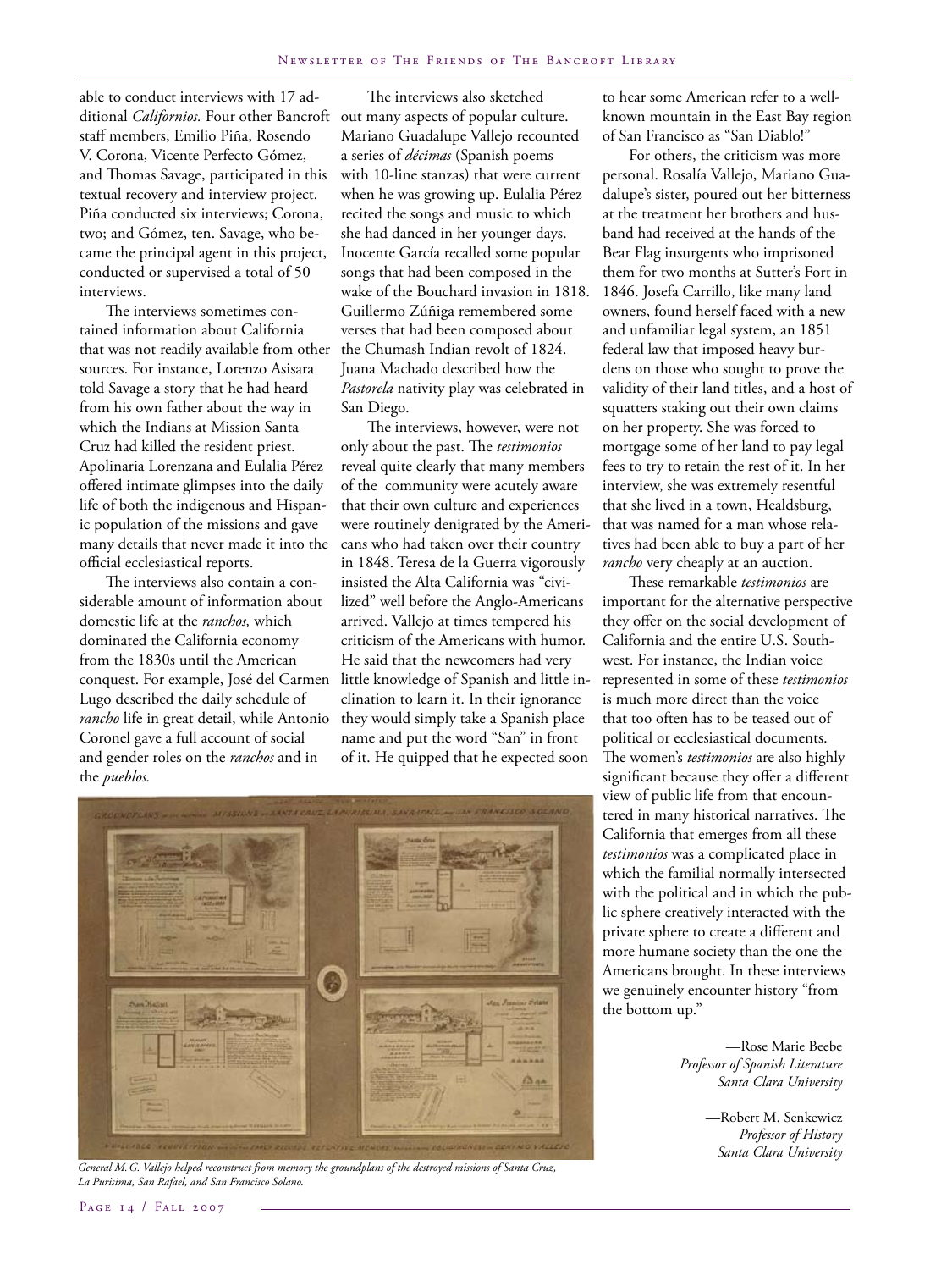

### A Gentleman and a Scholar

Rare book dealer Jeffrey Thomas fought a long battle with cancer with dignity and impressive courage that was the admiration of all his friends and colleagues. He died at his home in San Francisco on Saturday, June 2nd.

Jeffrey had been a fixture of the San Francisco antiquarian book trade for decades. He opened his own shop in 1982. Before that, he had worked for the legendary Warren Howell on Post Street. Jeffrey subscribed to Howell's notion of book selling: he didn't sell books, he "placed" them. He was born in New York, had a B.A. from Yale and a Ph.D. in English from Berkeley. In the 1960s, he served as an Army intelligence officer in Italy.

Jeffrey will be remembered by friends and colleagues as a true gentleman who shared his extraordinary knowledge without bravado or pretension. His taste in books was eclectic and he refused to specialize in any one field. Visiting his shop or his stand at the book fair, one never knew what to expect. It was essential to go see what treasures he had and to hear what he had to tell you about them. Friends and colleagues spoke of his ability to connect with librarians, collectors, dealers, book scouts, and even book people fallen on hard times.

He was a patron of the San Francisco Opera and of the Symphony, and was serving on the Council of the Friends of The Bancroft Library at the time of his death.

We shall all miss this quiet, gentle, knowledgeable man whom we all considered a friend. Our condolences go out to his wife Evelyne and their two children.

—Anthony S. Bliss *Curator of Rare Books and Literary Manuscripts The Bancroft Library*

### *Desiderata*

*Bancroftiana* from time to time publishes lists of books that the library needs. We would be particularly pleased to receive gifts of any of the books listed below. If you can help, please telephone Bonnie Bearden, Rare Books Acquisitions Assistant, 510-642-8171, or you may send a fax to 510-643-2548, or email to bbearden@library.berkeley.edu.

### **African Americana**

Imamu Amiri Baraka *Towards the creation of political institutions for all African peoples* Jihad Productions, 1972.

David Bryant Fulton, *Recollections of a sleeping car porter*. Jersey City, 1892.

Sutton Elbert Griggs [His press National Public Welfare League, Memphis] *The story of my struggles,* 1914 (pamphlet) *Guide to racial greatness,* 1923 *Stepping stones to higher things,* 1925 *The winning policy,* 1927 *Cooperative natures and social education,* 1929

June Jordan *New days, a book of poems* (or *New days: poems of exile and return*) NY: Emerson Hall, 1973 or 1974

Anna Maria Mackenzie, *Slavery, or, The times.* Dublin: 1793 English novelist. Mixed marriages approved in this early novel.

James Ephraim McGirt *Triumphs of Ephraim*. Philadelphia: McGirt, 1907

Clarence Major, *Dark and feeling: Black American writers and their work* NY: Third Press, 1974

James W. C. Pennington *A textbook of the origin and history of the colored people.* Hartford: 1841

Ann Plato, *Essays.* Baltimore, 1850, or Hartford, 1841

Joel Augustus Rogers *Gems of Negro history.* NY : 1937- (Serial publication) *The Ku Klux spirit,* 1923 *World's greatest men of African descent,* 1931

#### *Women Writers*

Eliza Farnham, *Woman and her era.* NY: Davis, 1864, 2 volumes A milestone by an early exponent of feminism.

#### Charlotte Perkins Gilman

*Women and economics: a study of the economic relations between men and women as a factor in social evolution.* Boston: Small, Maynard, 1898.

[Hogarth Press] Laura Riding. *Voltaire,* 1927

Virginia Woolf, *On being ill.* 1930

*The Lily; a ladies' journal devoted to temperance and literature* Edited by Amelia Jenks Bloomer. Seneca Falls, NY: 1849-1856. The first newspaper owned and edited by a woman that focused solely on feminist matters.

*Little Review*. Edited by Margaret C. Anderson